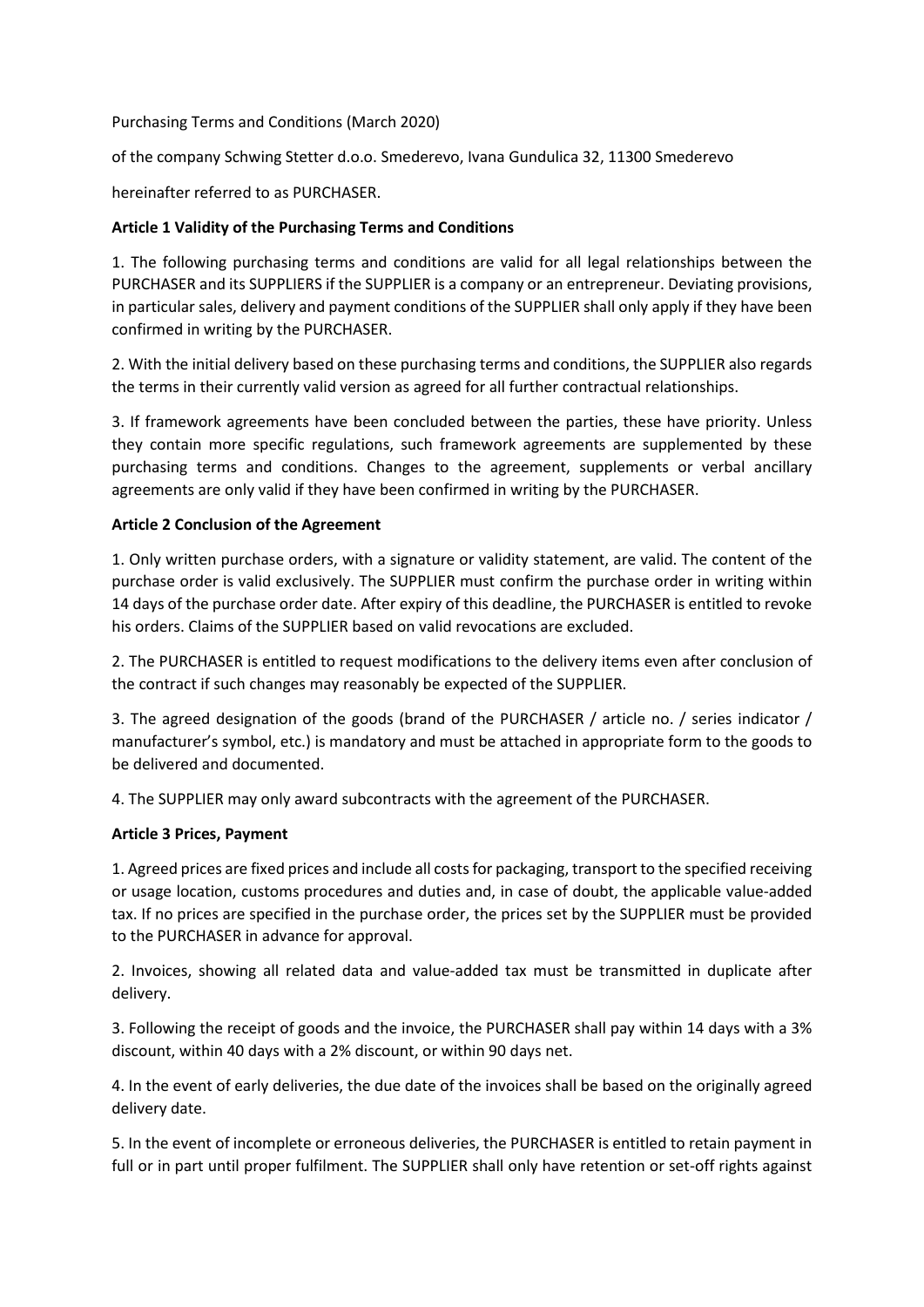claims of the PURCHASER regarding claims that have been acknowledged or legally recognized by the PURCHASER or are ready for decision.

# **Article 4 Delivery Dates and Periods**

1. The agreed delivery dates and periods are binding. Compliance shall be determined by the goods receipt date of the PURCHASER.

2. The SUPPLIER is obliged to notify the PURCHASER immediately in writing if circumstances occur or become apparent which make it clear to him that the agreed delivery dates cannot be complied with.

3. If the SUPPLIER does not comply with delivery dates and periods for reasons that are within his control, the PURCHASER is entitled, without further notice of default or extension of deadlines, to withdraw from the contracts and/or to claim damages.

4. Partial deliveries are only permitted if expressly agreed to in writing.

5. Retention of title has not been agreed.

# **Article 5 Defaults in performance**

1. Serious events, such as force majeure, which are beyond the control of the respective contracting party and which result in unforeseeable consequences for the performance provision, shall release the contracting parties from their main performance obligations for the duration of the disturbance and to the extent of its effect, insofar as the respective contracting party is completely or predominantly prevented from fulfilling its contractual obligations without being at fault for this. Supply difficulties and other performance disruptions within the scope of the SUPPLIER's procurement shall only be deemed to be force majeure if the SUPPLIER's direct supplier is itself prevented from providing the performance incumbent upon it by an event in accordance with sentence 1 and no other supplier is able to supply. There is no obstacle to performance if the consultation of an alternative supplier is possible even with considerable efforts and higher costs. The SUPPLIER shall bear the comprehensive procurement risk in this respect.

2. The occurrence of an event according to No. 1 does not imply an automatic termination of the contract. The contracting parties are obliged to inform each other immediately of any obstacle to performance and to adjust their obligations to the changed circumstances in good faith. If the PURCHASER cannot reasonably be expected to accept a delivery that differs in terms of time, quality or quantity, he may withdraw from the contract.

3. The SUPPLIER shall be liable for penalties and damages caused by delay that are suffered by the PURCHASER as a result of an event according to No. 1 within the scope of the SUPPLIER's obligations, but which cannot be refused with reference to this.

4. If the PURCHASER is confronted with a refusal of performance according to No. 1 on the part of his customer, the PURCHASER shall also be entitled towards the SUPPLIER to suspend the further performance of the contract or - if the obstacle to acceptance will not cease to exist in the foreseeable future - to withdraw from the contract. In this case, the SUPPLIER shall not be entitled to make claims for compensation.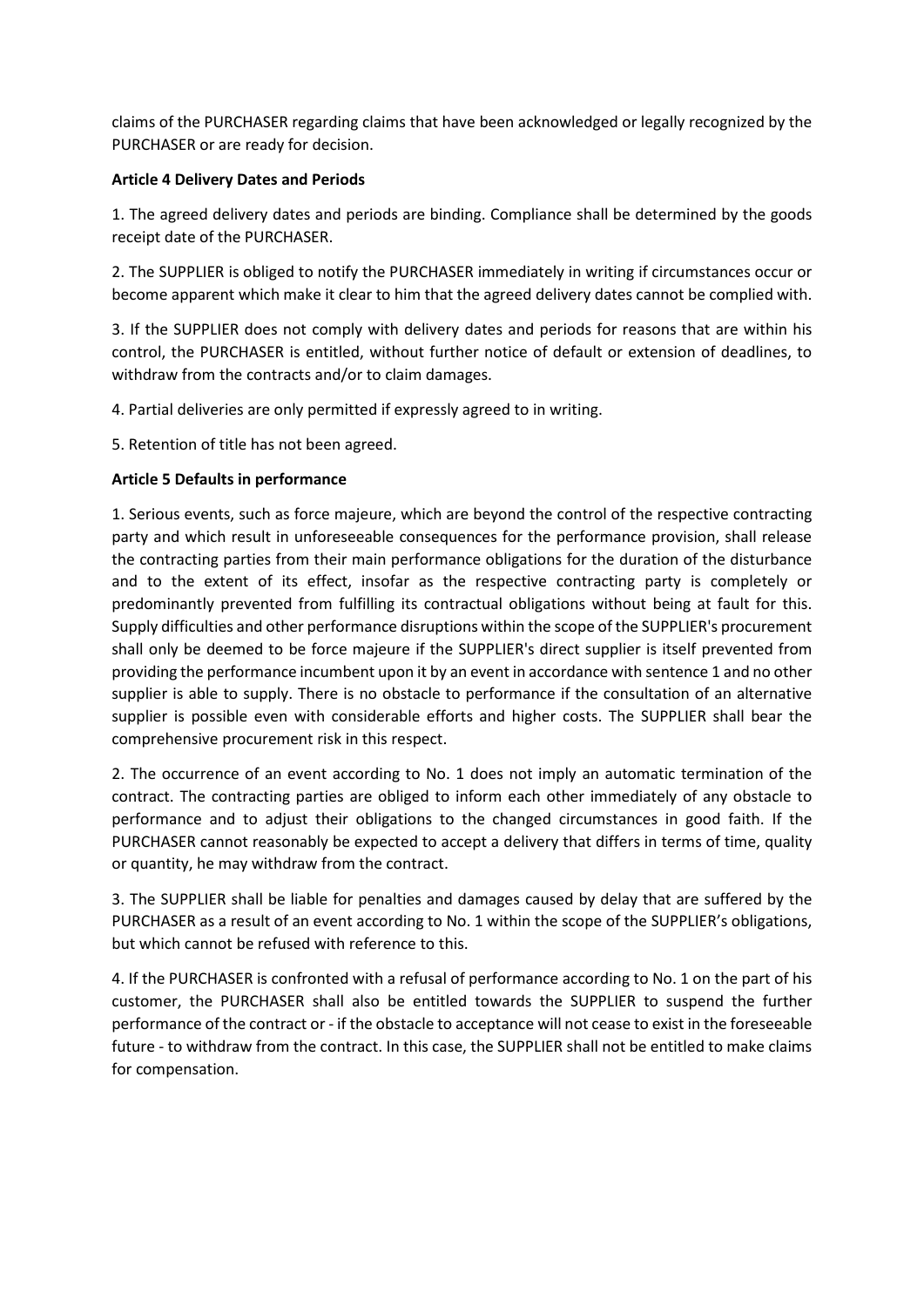# **Article 6 Transfer of Risk / Packaging / Insurance**

1. The delivery shall be made free of charge to the PURCHASER's address and is at the SUPPLIER's risk until the goods are delivered in full at the contractually agreed receiving or usage location.

2. The SUPPLIER shall pack the objects to be delivered in environmentally friendly packaging materials in such a way that damage during transit is avoided.

3. The SUPPLIER shall insure the delivery at his expense against loss and damages during transport and shall provide evidence of the insurance at the request of the PURCHASER.

# **Article 7 Notice of Defects**

1. a) The PURCHASER shall inspect the delivered goods within a period of two weeks from delivery of the goods. If the functioning and freedom from defects of the supplied products cannot be established at acceptable cost before fitting, commissioning and/or acceptance of the finished product, inspection may also take place later in connection with one of these operations.

b) If a special quality assurance agreement has been concluded between the SUPPLIER and the PURCHASER, the obligatory inspection is confined to damage in transit, identity and quantity checking, and a functional inspection. The same applies if the SUPPLIER is certified in accordance with ISO 9000 et seq., if he has used this certification in his marketing, and he has not made it clear to the PURCHASER in writing within a week after conclusion of the contract that this meaning should not be attached to certification.

2. Any defects discovered must be reported within two weeks.

3. The SUPPLIER waives the defence of delayed inspections and/or notices of defects if the PURCHASER has complied with its obligations under Articles 1. and 2. above.

# **Article 8 Warranty / Guarantee**

1. The SUPPLIER guarantees that all delivered goods / services rendered are in accordance with the most up-to-date technology, the relevant national, European and international legal requirements, and the specifications and guidelines of public authorities, professional and trade associations. The SUPPLIER further guarantees that the supplied products and packaging materials are environmentally compatible. If the products supplied are not in accordance with the guarantee assumed, the SUPPLIER is liable for all resulting damages including any consequential damages. The PURCHASER is entitled to require the SUPPLIER to submit without charge certificates of inspection relating to the goods supplied.

2. a) The warranty period is two years from discovery of the defect by the PURCHASER. At the most, however, the warranty period is five years from the transfer of risk or, in the event of performance of work or services by the SUPPLIER, from the date of acceptance.

b) Where supplied goods are incorporated unaltered into products of the PURCHASER, the warranty period begins on the date on which the products are commissioned by the end user. It ends at the latest, however, five years after delivery of the goods to the PURCHASER or, in the event of performance of work or services, five years after acceptance of the work by the PURCHASER.

c) Any rights of recourse of the PURCHASER against the SUPPLIER are unaffected where warranty claims are made by a consumer against his contract partner for return of the goods or reduction of the purchase price. In this case, the special provisions governing consumer goods purchases in accordance with Law of Obligations Act.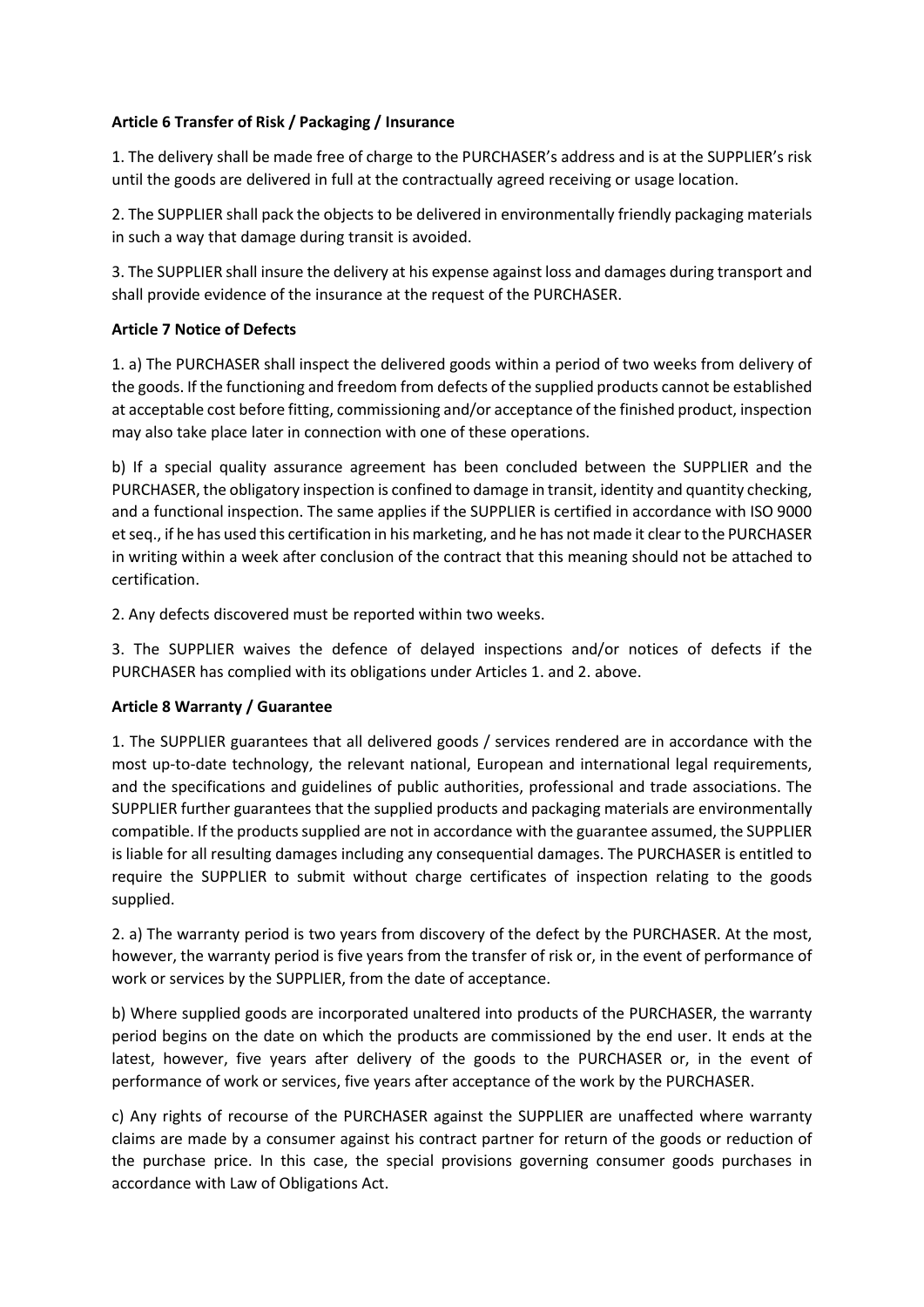3. If, during the warranty period, material defects appear in supplied goods, the SUPPLIER must affect remedy by, at the PURCHASER's choice, either repair or replacement with defect-free goods. Claims by the PURCHASER for compensation or reimbursement for wasted expenditure remain unaffected. All costs incurred for subsequent performance, replacement or repair (personnel, material, transport costs / necessary recalls, etc.) shall be borne by the SUPPLIER.

4. If the subsequent performance claim is not satisfied by the SUPPLIER within set time limits, subsequent performance is deemed to have failed and the PURCHASER is entitled, at the SUPPLIER's expense and risk, to remedy the defects himself or have it done by third parties, without the SUPPLIER's liability for material defects being affected.

# **Article 9 Product Liability**

1. The SUPPLIER is obliged to compensate the PURCHASER for losses incurred because of a defect in the supplied goods. If a claim is made against the PURCHASER under the provisions of national or international product liability regulations due to a defect in the products delivered by the SUPPLIER, the SUPPLIER is obliged to indemnify the PURCHASER against all claims attributable to a defect in the delivered parts. The SUPPLIER's obligation to pay compensation covers both damage compensation payments to third parties and expenditure on legal defence, recall costs, inspection costs, assembling and dismantling costs, and other expenses of the purchaser related to processing the claim.

2. The SUPPLIER is obliged to take out, at his own expense, product liability insurance which includes cover - if applicable and to the extent coverable - of the recall risk, and to show the PURCHASER evidence of this insurance on request. The insurance cover provided by the product liability policy must extend at least to the whole of Europe, the USA and Canada and, with respect to scope and duration, must comply with the applicable maximum limits of liability under the Law of Obligations Act.

# **Article 10 Confidentiality / Models / Tools / Data Protection**

1. The SUPPLIER is obliged to treat the conclusion of the contract as confidential. All commercial and technical details and operational procedures which have come to the knowledge of the SUPPLIER through the business relationship with the PURCHASER are to be treated as business secrets unless they have become generally known. The SUPPLIER must contractually impose the same duty of confidentiality, which remains valid after the contract has ended, on his personnel, sub-suppliers and other agents.

2. Items such as tools, moulds, fixtures, models, matrices, templates, samples and other manufacturing aids, which the PURCHASER has made available to the SUPPLIER, remain the property of the PURCHASER. If these items are manufactured for the PURCHASER, they become the property of the PURCHASER when they are created or manufactured and the SUPPLIER acts as bailee. The same applies to formulas, drawings, analysis methods and disclosed procedures. The above items, documents and procedures may be passed on to or otherwise made accessible to third parties only with the prior written consent of the PURCHASER. A prerequisite for this consent is the notification of the intended purpose and recipient.

3. The SUPPLIER may use tools which are the property of the PURCHASER solely for making goods ordered by the PURCHASER and must insure these, at his own expense, against loss due to fire, water or theft. Any necessary maintenance and inspection work on the tools must be performed by the SUPPLIER at his own expense.

4. The SUPPLIER is aware that his personal data is stored by the PURCHASER on data media.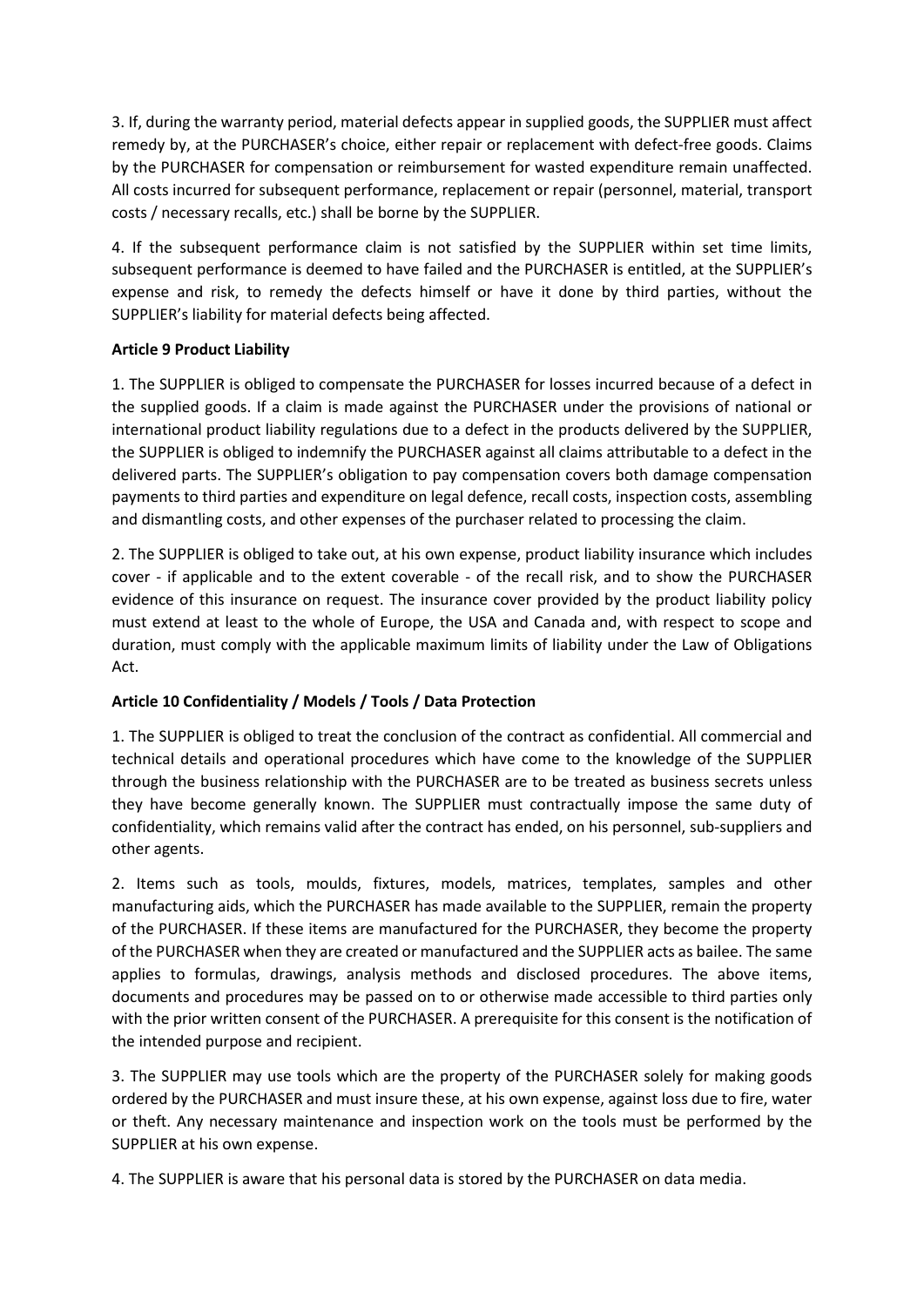### **Article 11 Patent Rights**

1. The SUPPLIER is liable for losses resulting from infringement of patent rights and/or patent applications during contractual use of the supplied goods.

2. If a claim is made against the PURCHASER or his customers by third parties based on violation of property rights, the SUPPLIER will, on request, indemnify them against all claims arising from exploitation of such patent rights. The SUPPLIER's obligation to indemnify relates to all costs incurred by the PURCHASER or his customers from, or in connection with, the third-party claim. These include in particular the costs of legal defines and administration of rights together with all the costs of providing necessary replacements.

3. The SUPPLIER has no obligation to indemnify if the supplied goods were manufactured in ignorance of third-party patent rights according to formulas, drawings, models or other equivalent descriptions or information provided by the PURCHASER. This does not apply in the case of grossly negligent ignorance on the part of the SUPPLIER. If the SUPPLIER is not liable under Article 3, the PURCHASER shall indemnify him against third-party claims.

4. The SUPPLIER shall give written notice of using published, his own unpublished, or licensed thirdparty patent rights or patent applications before contract negotiations are concluded. The SUPPLIER is not entitled to claim additional remuneration for the use of his own or third-party patent rights or patent applications entailed in using the supplied parts.

5. The limitation period for the claims against the SUPPLIER referred to in Article 11 is 10 years, calculated from the date of conclusion of the contract.

### **Article 12 Safety Regulations**

1. With regard to any goods supplied, the SUPPLIER must comply with the generally accepted rules of engineering, safety regulations and technical data and threshold values reflecting current technical standards or any additional standards that have been agreed. Also to be complied with in particular are: DIN, EN, ISO, and other relevant codes of practice.

2. The SUPPLIER undertakes to use only materials conforming to the applicable statutory safety requirements and regulations, in particular for restricted, toxic and dangerous substances. The same applies to environmental protection provisions and regulations relating to electricity and electromagnetic fields. The obligation covers all regulations that are applicable for Europe, the USA and Canada including the country of manufacture and  $-$  if there are any variances  $-$  also the regulations valid in the destination countries notified to the SUPPLIER.

3. If the PURCHASER intends to supply the subject matter of the contract to a new foreign market, he may notify the SUPPLIER of this. If stricter quality and/or manufacturing standards are in force there, the parties are obliged to obtain such information. If the SUPPLIER does not declare within one month that he is familiar with and can comply with the quality and/or manufacturing standards in force there, the PURCHASER may assume that the SUPPLIER is familiar with and is complying with the quality and/or manufacturing standards in force there.

4. If the SUPPLIER's products do not meet the requirements under Articles 1 to 3, the PURCHASER is entitled to withdraw from the agreement. Any other claims for damages of the PURCHASER remain unaffected.

5. The PURCHASER must be notified of proposed changes to the products to be supplied. Any changes require the prior written consent of the PURCHASER.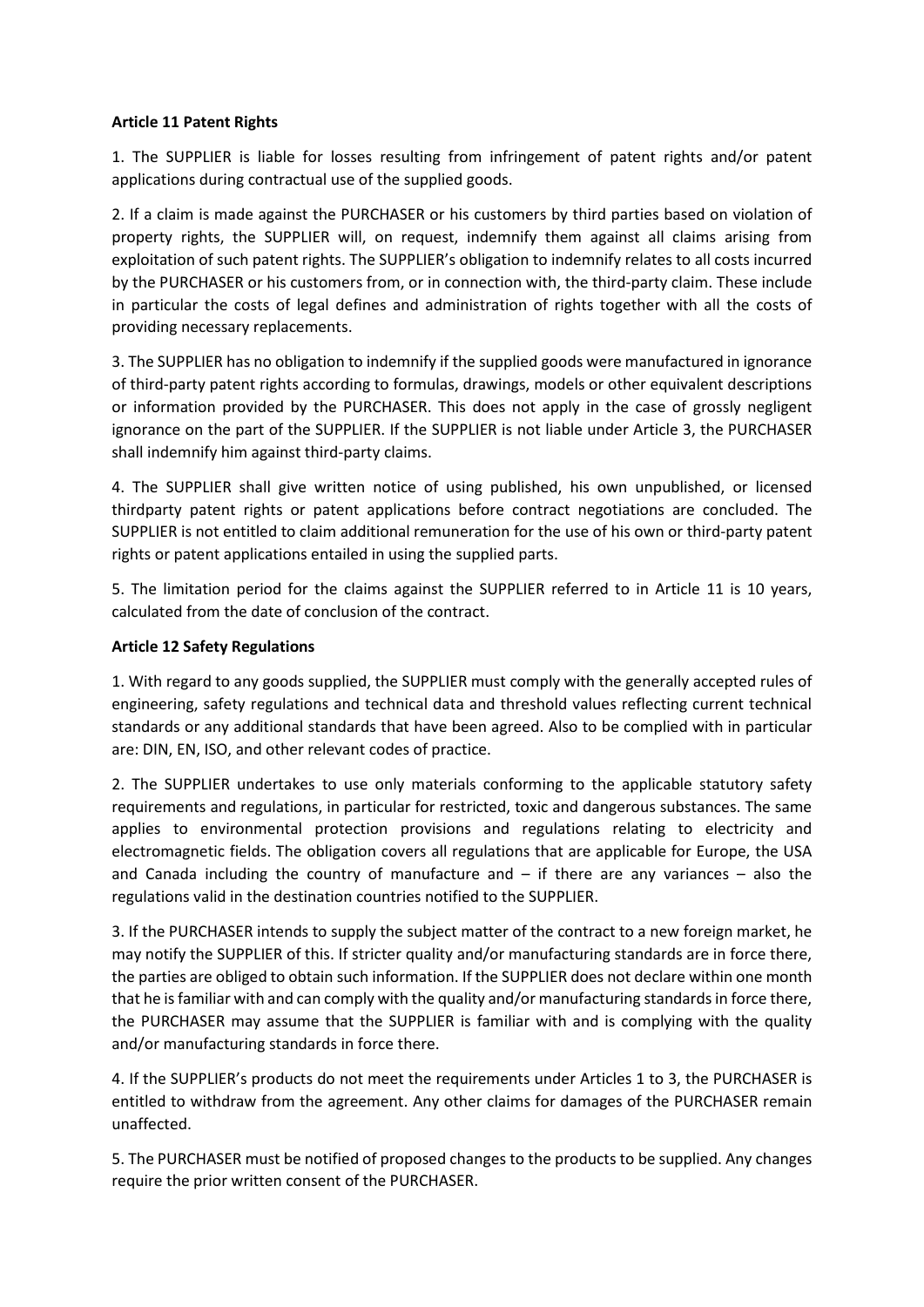### **Article 13 Quality and Documentation**

1. The scope of delivery shall include, without additional charge, the product-specific and/or technical documentation, the declaration of conformity and any other data and certificates required for the ordered goods or their use, together with necessary marking of parts (PURCHASER's trademarks, article no., serial no., manufacturer's marks, etc.) and/or their packaging.

2. The costs for declarations of conformity shall be borne by the SUPPLIER. Declarations of conformity and all documentation and documents must, at the request of the PURCHASER, be made available in Serbian without delay.

3. The initial sample inspection is made using the PURCHASER's "Initial sample test specification".

4. Independently of this specification, the SUPPLIER must constantly verify the quality of the goods being supplied. He must notify the PURCHASER promptly of possible improvements. This applies in particular to safety-relevant components. The SUPPLIER is obliged to verify the manufacturability of the design and to perform a plausibility check. He must notify the PURCHASER in good time of any discernible errors in the specifications and of foreseeable complications.

5. a) If minimum and/or maximum parameter values have been specified at the time of ordering, the stated maximum values may not be exceeded in any part of the workpiece or product, and the parameter values must not fall below the stated minimum values.

b) This must be ensured by appropriate testing and measuring procedures and documented.

c) The PURCHASER may, at any time, request the results of this testing in writing and at no additional cost.

6. If the nature and scope of testing and the testing equipment and methods have not been firmly agreed between the SUPPLIER and the PURCHASER, at the SUPPLIER's request the PURCHASER is prepared, in accordance with his knowledge, experience and facilities, to discuss the tests with the SUPPLIER to determine the standard of testing required for specific cases. Regardless of this, testing must be at least in accordance with current best engineering practice in nature and scope and also with the remaining contractual rules or sets of rules.

7. The SUPPLIER must subject safety-relevant components to testing and this must be documented. He must note in special records when, in what way and by whom the supplied goods were tested. This also applies to the test results. Safety-relevant parts identified as such in the productspecific/technical documents or on the basis of separate agreements or whose safety relevance is selfevident must be tested. The test records must be retained for 10 years and must be made available to the PURCHASER on request without charge. The SUPPLIER must, to the extent permissible by law, place his own suppliers under an equivalent obligation by written contract.

8. Where public authorities with responsibility for production safety, production identification, exhaust-gas provisions etc. must inspect the production process and the PURCHASER's test records to verify specific requirements, the SUPPLIER assures the PURCHASER of his willingness to grant the PURCHASER the same rights in his plant and to provide all reasonable assistance.